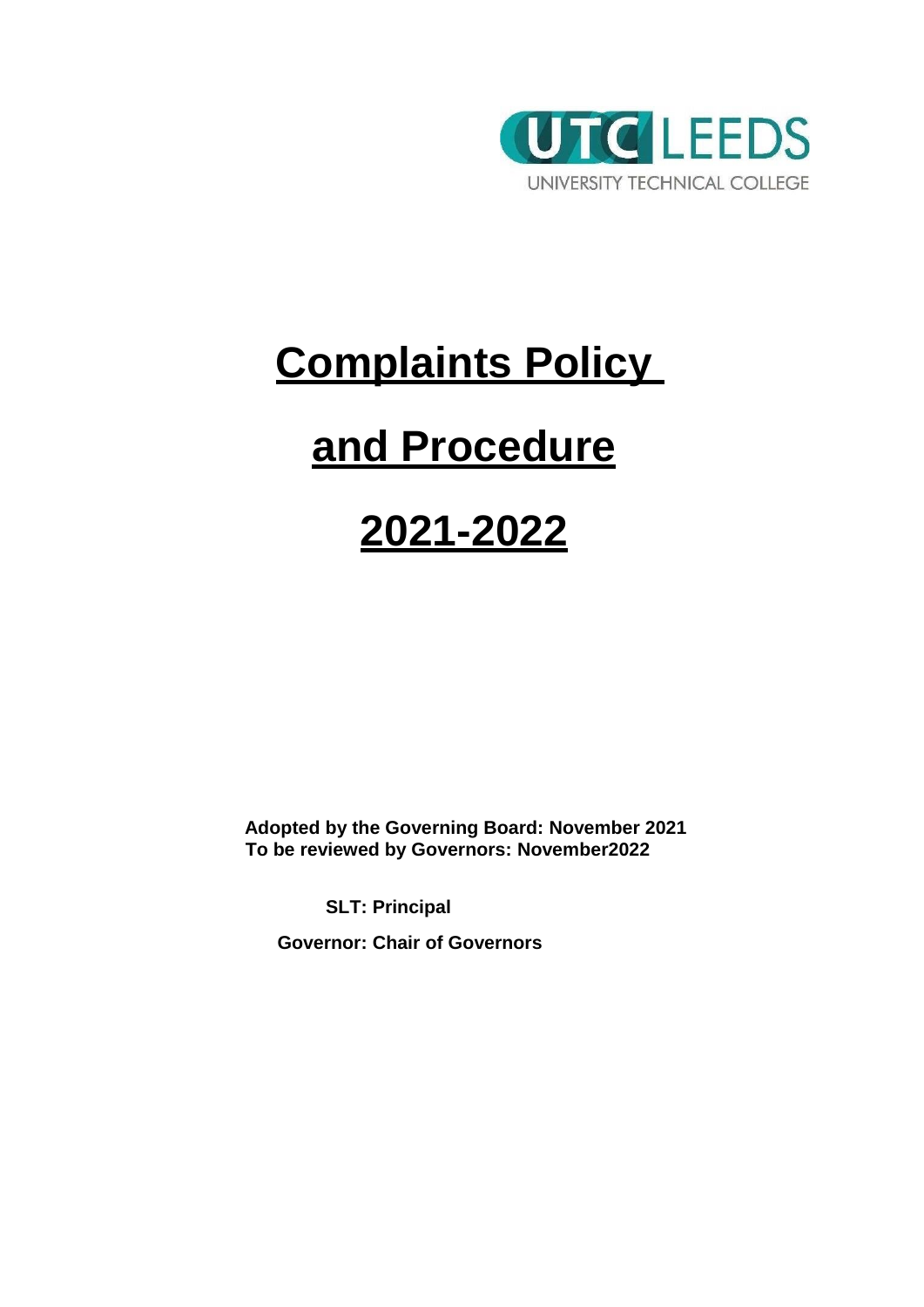# **Policy**

Your views are important to us and we recognise how good relationships between parents and the college are vital for the wellbeing of young people in our care. If you have a complaint we want to deal with it as quickly and effectively as we can. If we have made a mistake we will try to put it right as quickly as possible and put in place steps to prevent it from reoccurring. Otherwise we will aim to resolve the dispute in a constructive manner. At all times we will put the needs of the student first.

#### Procedure:

The majority of concerns from parents, carers and others are handled under the following general procedures. The procedure is divided into the following stages;

# 1. **The Informal Stage**

Many complaints or concerns can be resolved quickly and effectively through direct contact with the person concerned. There are a number of ways you can do this:

# **Telephone**:

The best person to contact by telephone is your son or daughter's Pastoral Manager. After taking details of your complaint, the Pastoral manager will be able to discuss the concerns with any other party and respond to you within **two to three working days**. If it is appropriate, the Pastoral Manager will ask the member of staff concerned to contact you directly.

# **A face to face meeting**

Please arrange these through the Pastoral Manager. Unfortunately due to teaching commitments we are unable to see parents without a pre-arranged appointment. This meeting should be arranged **within 5 working days** of the complaint.

# 2. **Formal Written Complaint**

If you are still not satisfied with our response, you may wish to put your concern in writing to the Pastoral Manager. Please clearly state the nature of your complaint and the outcome you wish to achieve. In order to deal with your complaint efficiently, it is helpful if you can summarise each point, using bullet points, this will enable us to investigate your complaint more effectively. He/she will share the matter with a member of the **senior leadership team** and you will receive a written response **within five school days**. Before receiving a written response, the staff concerned will contact you by telephone and, if appropriate, arrange a meeting. Our aim is to communicate effectively with you and correct any mistakes we may have made. Sometimes, we may disagree with the complaint and we will give you a clear explanation of our reasons. We hope your complaint will be resolved by this stage and believe that the best outcomes for our students come when parents and school recognise that, although we may occasionally have our differences, we will continue to work together for the benefit of the young person.

# 3. **Complaint to the Principal**

If stages 1 and 2 have not been successful, you should contact the principal in writing **within 10 working days**. Please describe the nature of your complaint and what you would like the principal to do. In order to investigate your complaint effectively please state clearly which parts of the complaint have not been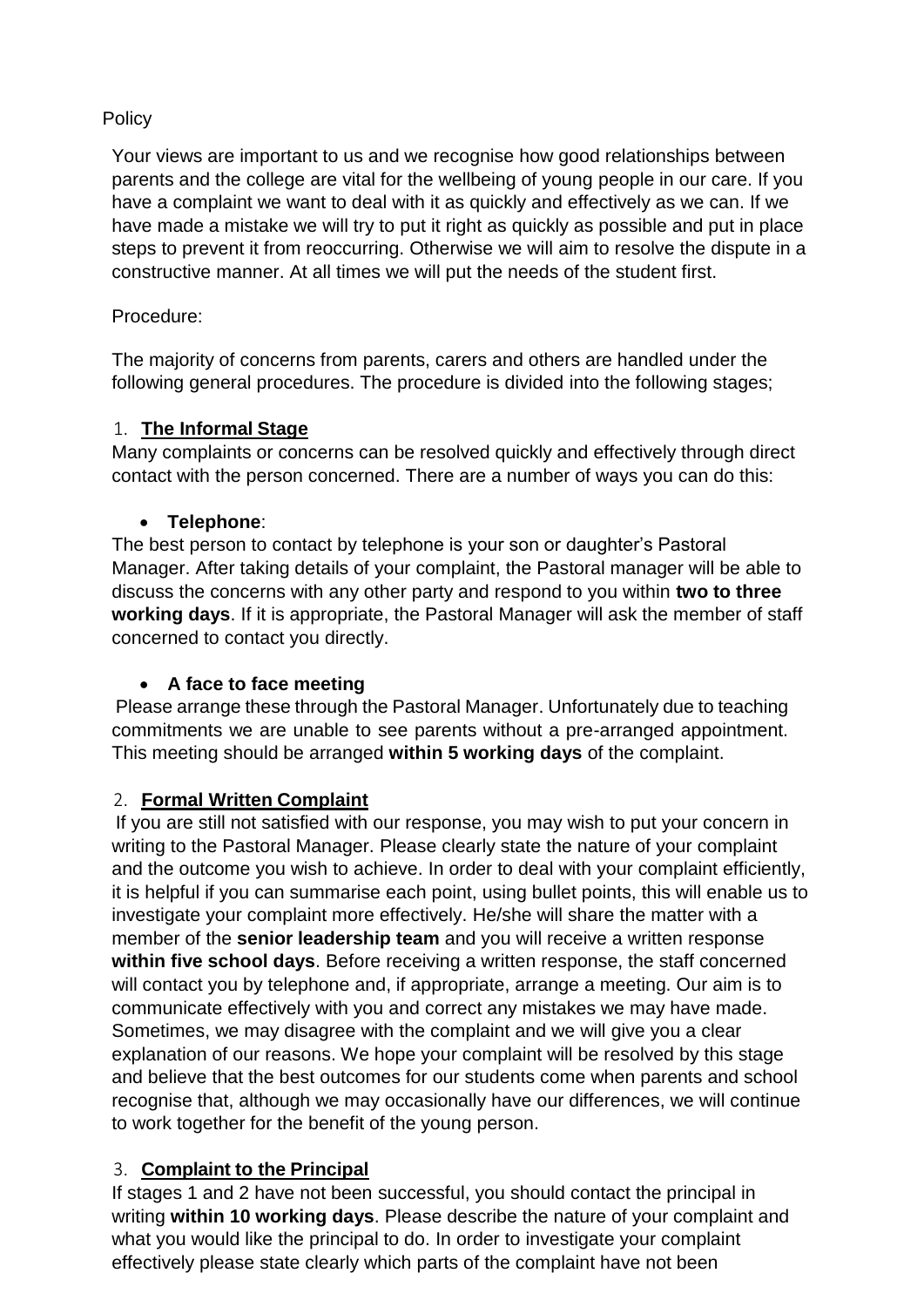addressed at the previous stages. Your complaint will be acknowledged but a full response **may take up to 10 working days**. This is to give the principal time to investigate your concerns properly. Following the investigation, you will receive a response in writing. You may also be invited to a meeting or contacted by telephone to discuss the matter in more detail. Please note the principal may also refer the matter to another member of staff if stage 1 and 2 have not been completed. We hope this stage brings the matter to a satisfactory conclusion. Otherwise, there is one more stage in our internal procedure.

# 4. **Complaint to the Chair of Governors**

If you remain dissatisfied, you may write to the Chair of Governors at the school's address**, within 15 working days** of the response from the Principal. Again, please make the nature of your complaint clear and describe the outcome you would like to achieve. He/she will then undertake one of the following:

# **Refer the complaint to the principal:**

This will be done automatically if the earlier stages have not been followed, unless the complaint is about misconduct by the principal.

# **Determine whether the principal has acted correctly**

Should the Chair of Governors be satisfied that the school has followed all the procedures, acted in accordance with published policies and the facts are clear, he/she will provide a written response, **within 15 working days**, describing why no further action is deemed necessary.

#### **Refer the matter to a panel of governors**

If you are still unsatisfied, if the facts have not been fully established or procedures may not have been followed correctly, the chair will ask a small group of governors who have not been involved in the matter to consider your complaint. You will be invited to meet the panel to present your case in person. The panel will investigate and review the handling of your complaint by the principal and decide if it was appropriate and fair. You will receive a written response **within 10 working days** of the hearing.

#### 5. **Final Options**

Where you have been through the school's internal complaints procedures (with or without recourse to a complaints review panel) and are still unhappy with the outcome or decision from the governing body, you can contact the Secretary of State for Education via the DfE website [www.education.gov.uk, b](http://www.education.gov.uk/)y telephoning 0370 000 2288 or by writing to the address below:

**The Schools Complaints Unit (SCU) Department for Education Piccadilly Gate Store Street Manchester M1 2D**

Please enclose with your letter to the DfE a copy of the complaint outcome. This will save time in that the DfE will not need to ask for our view of what has happened. We